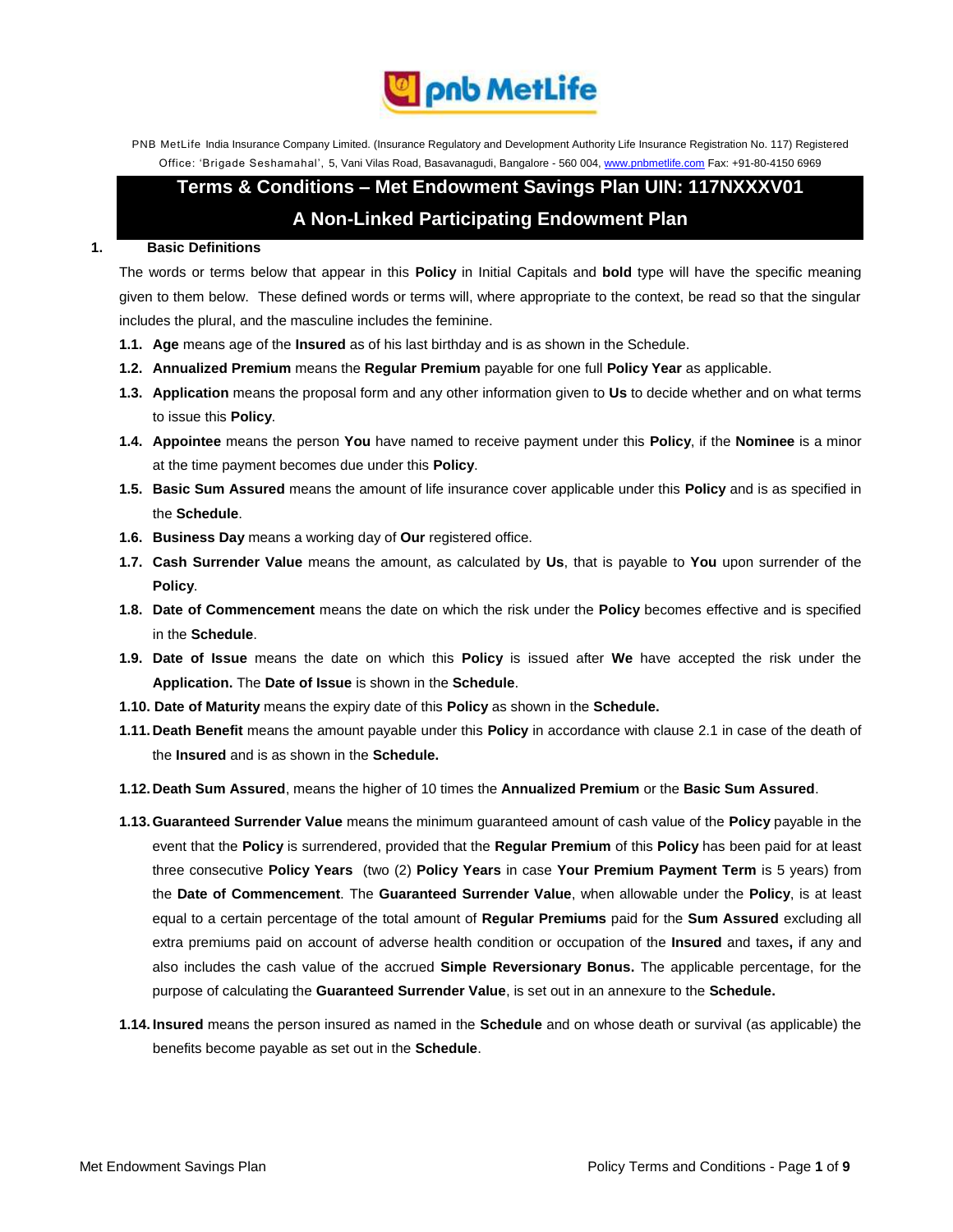- **1.15. Maturity Sum Assured** means the amount payable on the **Maturity Date** and is equal to the **Basic Sum Assured** as mentioned in the **Schedule.**
- **1.16. Nominee** means the person named in the **Schedule** who is nominated by **You** as per the **Application** (or as may be subsequently notified to **Us** from time to time) to receive the benefits under the **Policy** in the event of the death of the **Insured** before the **Date of Maturity.**
- **1.17.Policy** means this document, any endorsements issued by **Us**, the **Schedule** and the **Application**.
- **1.18. Policy Anniversary** means one year from the **Date of Commencement** and every date falling one year thereafter, till the **Date of Maturity.**
- **1.19.Policy Year** means the one year period between the **Date of Commencement** and every subsequent year thereafter until the **Date of Maturity**.
- **1.20.Policy Term** means the number of **Policy Years** for which the **Policy** continues, starting from the **Date of Commencement** and concluding on the **Date of Maturity** and is as specified in the **Schedule**.
- **1.21. Premium Payment Term** means the number of **Policy Years** for which the **Insured** is required to pay the **Regular Premium** as shown in the **Schedule.**
- **1.22.Reduced Paid-Up Value** means the value that is calculated as follows:

{**Basic Sum Assured** x (number of **Regular Premiums** received/number of **Regular Premiums** payable during the **Premium Payment Term)**} + Accrued **Simple Reversionary Bonuses**.

- **1.23. Regular Premium** means the amount which **You** must pay at the frequency chosen by **You** as specified in the **Schedule**, to keep the Policy in force.
- **1.24.Schedule** means the **Schedule We** issue along with this **Policy** and includes any annexure, tables or endorsements attached to it from time to time.
- **1.25.Simple Reversionary Bonus** means the amount calculated in accordance with Clause 2.3.1(i) and payable in accordance with the terms and conditions of this **Policy**.
- **1.26.Special Surrender Value** means the amount, as calculated by **Us**, that is payable to **You** upon surrender of the **Policy** per Clause 3.5.3
- **1.27.Terminal Bonus** means the amount calculated in accordance with Clause 2.3.1(ii) and payable in accordance with the terms and conditions of this **Policy**.
- **1.28.** "**We**", "**Us**" or "**Our**" means PNB MetLife India Insurance Company Limited.
- **1.29.**"**You**" and "**Your**" means the policyholder as named in the Schedule.

## **2. Policy Benefits**

**2.1.** Met Endowment Savings Plan is the name of the product offered by **Us.** It is a traditional non-linked endowment plan and is participating in nature. **Your Policy** provides the following benefits:

## **2.2. Death Benefit**

- **2.2.1.** If the **Insured** dies during the **Policy Term** and while the **Policy** is in force, then **We** will pay **You** or the **Nominee (**or the **Appointee**, if the **Nominee** is a minor on the date of the **Insured's** death) an amount equal to the higher of :
	- (i) Higher of **Death Sum Assured** together with the accrued **Simple Reversionary Bonus** and **Terminal Bonus** declared by the **Company**, if any; and
	- (ii) 105% of all **Regular Premium**s paid
- **2.2.2.** After the date of death of the **Insured,** the **Policy** shall not be eligible to participate in the **Simple Reversionary Bonuses** and **Terminal Bonus** declared by the **Company** and the **Policy** and all benefits there under shall terminate.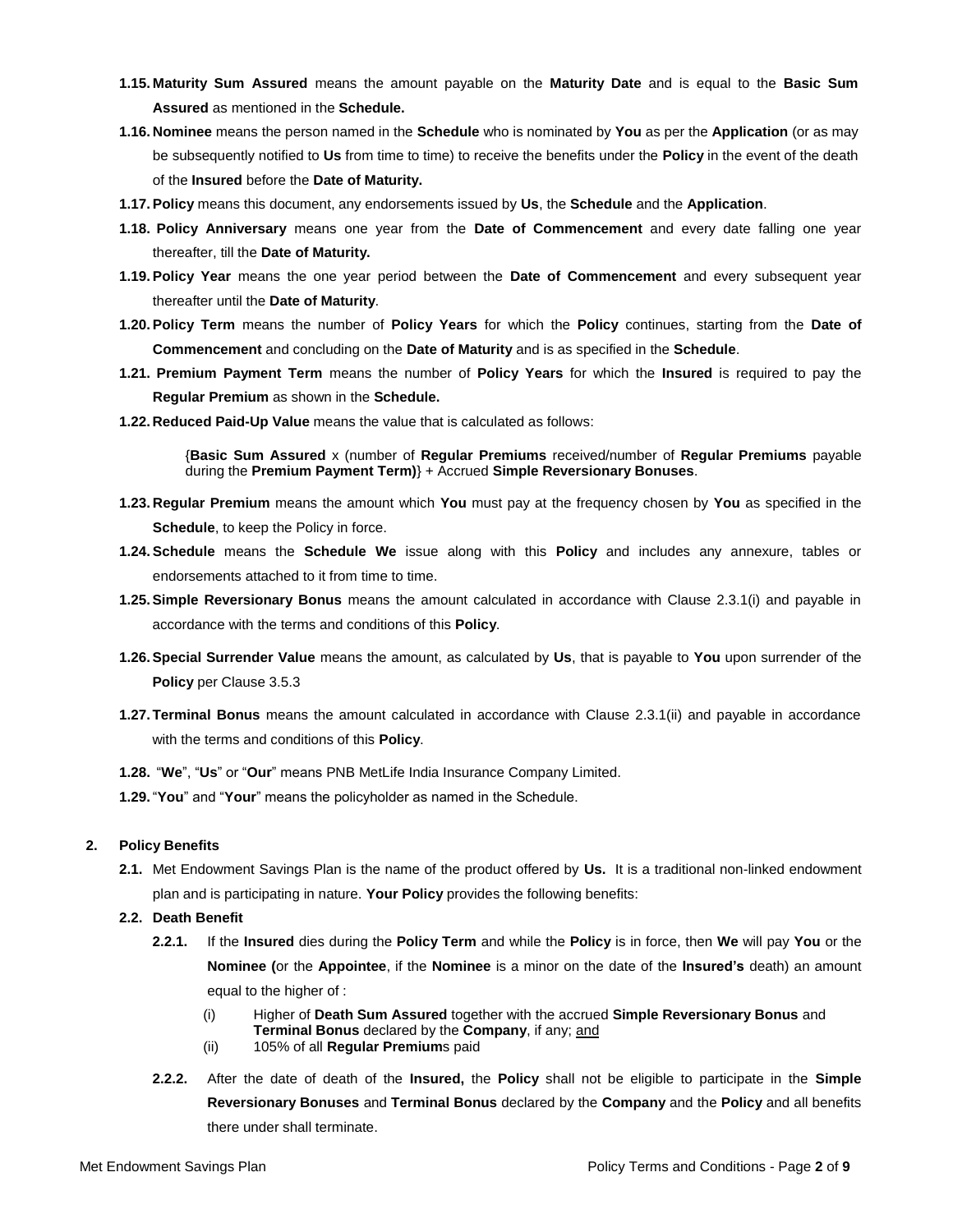# **2.3. Bonus**

- **2.3.1.** The following 2 bonuses may be declared by **Us** under this **Policy** in **Our** sole and absolute discretion. None of these bonuses are guaranteed and declaration will depend on **Our** actual experience.
	- (i) **Simple Reversionary Bonus**
	- a. The **Policy** will be eligible for any **Simple Reversionary Bonus** declared by **Us**, only after the completion of the first 3 **Policy Years** and subject to the **Policy** being in force (other than as a **Reduced Paid-Up Value Policy** under Section 3.4.1 (1)), **You** or the **Nominee** (as applicable) will be eligible for Simple Reversionary Bonus. At the end of each **Financial Year We** may declare a rate of **Simple Reversionary Bonus** expressed as a percentage of the **Basic Sum Assured**. **Simple Reversionary Bonus**, once declared, shall vest in the **Policy** and will be credited on each **Policy Anniversary Date** occurring immediately after the declaration of **Simple Reversionary Bonus** provided all **Regular Premiums** until the date of accrual have been paid. The **Simple Reversionary Bonus** shall be paid along with either of the **Death Benefit**, Surrender or **Maturity Benefit**, whichever applicable
	- b. The **Simple Reversionary Bonus** will not accrue for policies after settlement of a death claim.
	- (ii) **Terminal Bonus**
	- a. Depending on the experience of the **Company**, the **Company** may also declare a **Terminal Bonus,** starting from the end of the 5th **Policy Year. Terminal Bonus** is payable at the time of death or on the **Maturity Date** of the **Policy** provided all **Regular Premiums** have been paid till the date of death or the **Maturity Date**.
	- b. The **Terminal Bonus** will be expressed as a percentage of the accrued **Simple Reversionary Bonus,** and the same is not guaranteed.

# **2.4. Maturity Benefits**

**2.4.1.** If the **Insured** is alive and the **Policy** is in force on the **Date of Maturity**, **We** will pay an amount equal to **Basic Sum Assured** plus accrued **Simple Reversionary Bonus** plus **Terminal Bonus** to **You** and the **Policy** and all benefits thereunder shall terminate**.**

## **2.5. Policy Loan**

- **2.5.1.** After the commencement of the 4th **Policy Year**, and if the **Policy** is in force, then **We** may in **Our** sole and absolute discretion permit **You** to take a loan under the **Policy** provided that:
	- (i) The proposed loan amount does not exceed 90% of the **Special Surrender Value** at the end of the current **Policy Year** less any unpaid **Regular Premiums** for that **Policy Year** and loan interest (if any) accrued to the end of that **Policy Year**;
	- (ii) The **Policy** is assigned to **Us** absolutely and without any conditions. It is understood and agreed that this assignment will cancel all nominations and other assignments in force at the time, to the extent of the outstanding loan and interest, the loan is granted.
- **2.5.2.** If a loan is granted to **You** under clause 2.5.1 above, then it is agreed and understood that:
	- (i) **You** shall re-pay the loan in the manner and in the amounts specified by **Us** at the time of disbursement of the loan;
	- (ii) **We** shall charge interest on the loan amount granted at such rates of interest prevailing at the time of disbursement of the loan;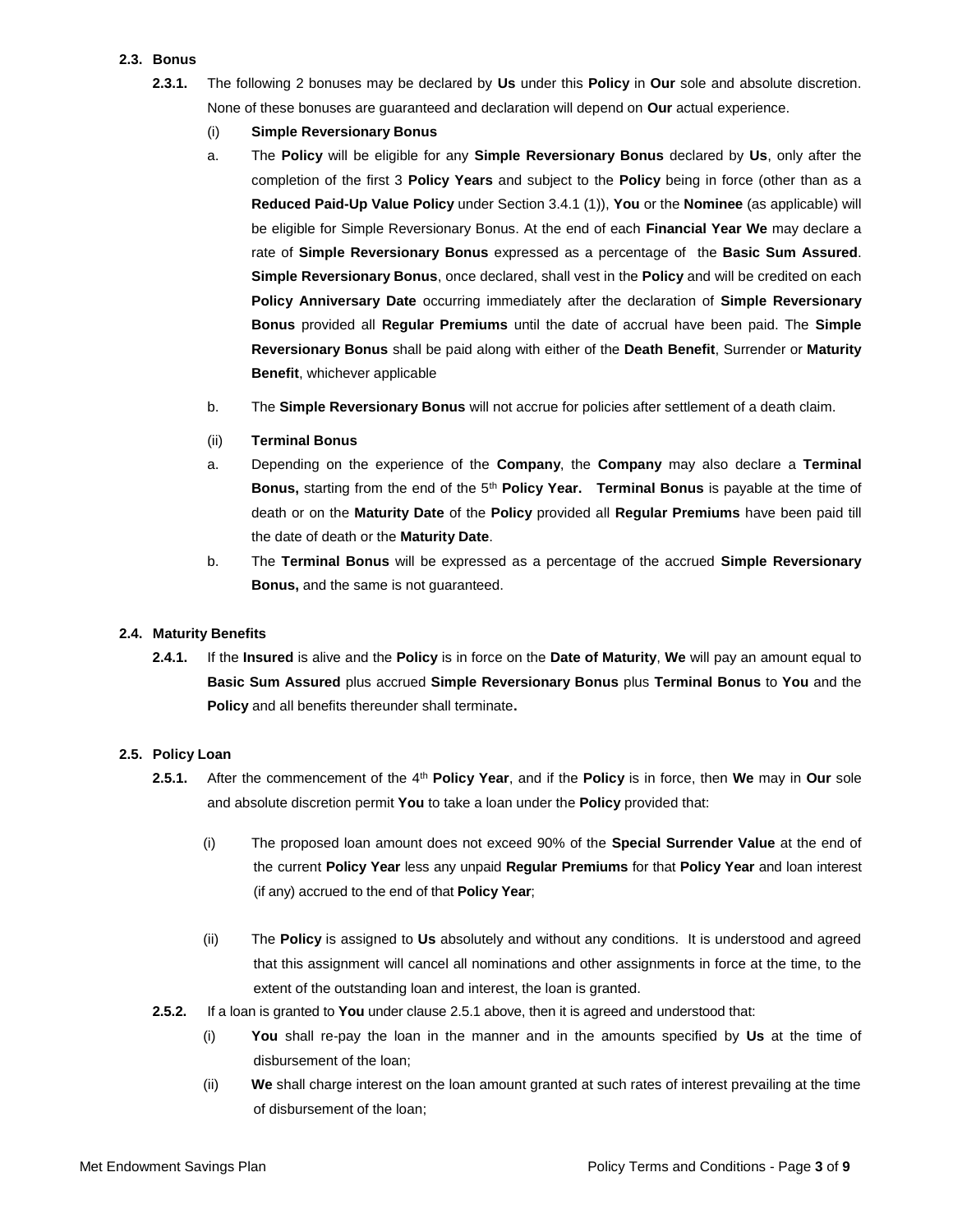- (iii) Interest on the loan is due at the end of each **Policy Year**. If the interest amount is not received in full within 30 days of it becoming due, the interest amount will be added to the loan principal amount. The revised loan principal amount (as on the due date of the interest amount) will bear interest at the same rate as the original loan principal;
- (iv) **You** may take any additional loan under the **Policy** in accordance with clause 2.5.1 provided that the proposed loan amount and the existing loan principal cumulatively do not exceed 90% of the **Cash Surrender Value** at the end of the current **Policy Year** less any unpaid **Regular Premiums** for that **Policy Year** and loan interest (if any) accrued to the end of that **Policy Year**;
- (v) If the **Insured** dies before all outstanding loan amounts have been received by **Us**, then **We** will deduct an amount equal to the outstanding loan amount plus the interest due thereon from the **Death Benefit** payable under the **Policy**.

# **3. Premium Provisions**

# **3.1. Regular Premium**

- **3.1.1. You** must pay the **Regular Premium** in full or on before the due date specified in the **Schedule** during the **Premium Payment Term**. **Regular Premium** received before the due date shall be credited to the **Policy** only on the due date and **You** understand and agree that **You** shall not be entitled to any interest on such **Regular Premium** paid.
- **3.1.2. You** may change the frequency of premium payment by giving **Us** written notice of the proposed change at least 60 days before the **Policy Anniversary**. The revised frequency shall only be applicable once **We** have received the Alterations Charges specified in the **Schedule** and issued an endorsement to the **Schedule**.

## **3.2. Premium Discontinuance**

- **3.2.1.** If **We** do not receive the **Regular Premium** in full on the due date specified in the **Schedule**, then **We** will allow a grace period of 30 days (15 days if **Regular Premium** is due monthly).
- **3.2.2.** The **Policy** shall remain in force during the grace period and any benefits payable under the **Policy** shall continue to be paid.
- **3.2.3.** If **Regular Premium** is not received in full within the grace period, the **Policy** shall lapse and have no further value except in the event of the **Policy** acquiring a **Reduced Paid Up Value**, as set out in Section 3.4.1.

## **3.3. Reinstatement**

- **3.3.1.** A lapsed **Policy** may be reinstated within 2 years from the first unpaid **Regular Premium** by giving **Us** written notice to reinstate the **Policy** and provided that the **Insured** is alive and:
	- (i) **You** pay all the due **Regular Premium** in full along with applicable Revival Charges specified in the **Schedule** and interest at the rate specified by **Us**;
	- (ii) **You** provide **Us** (at **Your** expense) with satisfactory evidence of insurability, unless the **Policy** has been converted into a Reduced Paid-up Policy and the written notice to reinstate is received by **Us** within 6 months of the first unpaid **Regular Premium**;
	- (iii) **You** provide **Us** with all other information and documentation **We** request.
	- (iv) If the **Policy** is surrendered it shall not be subsequently reinstated.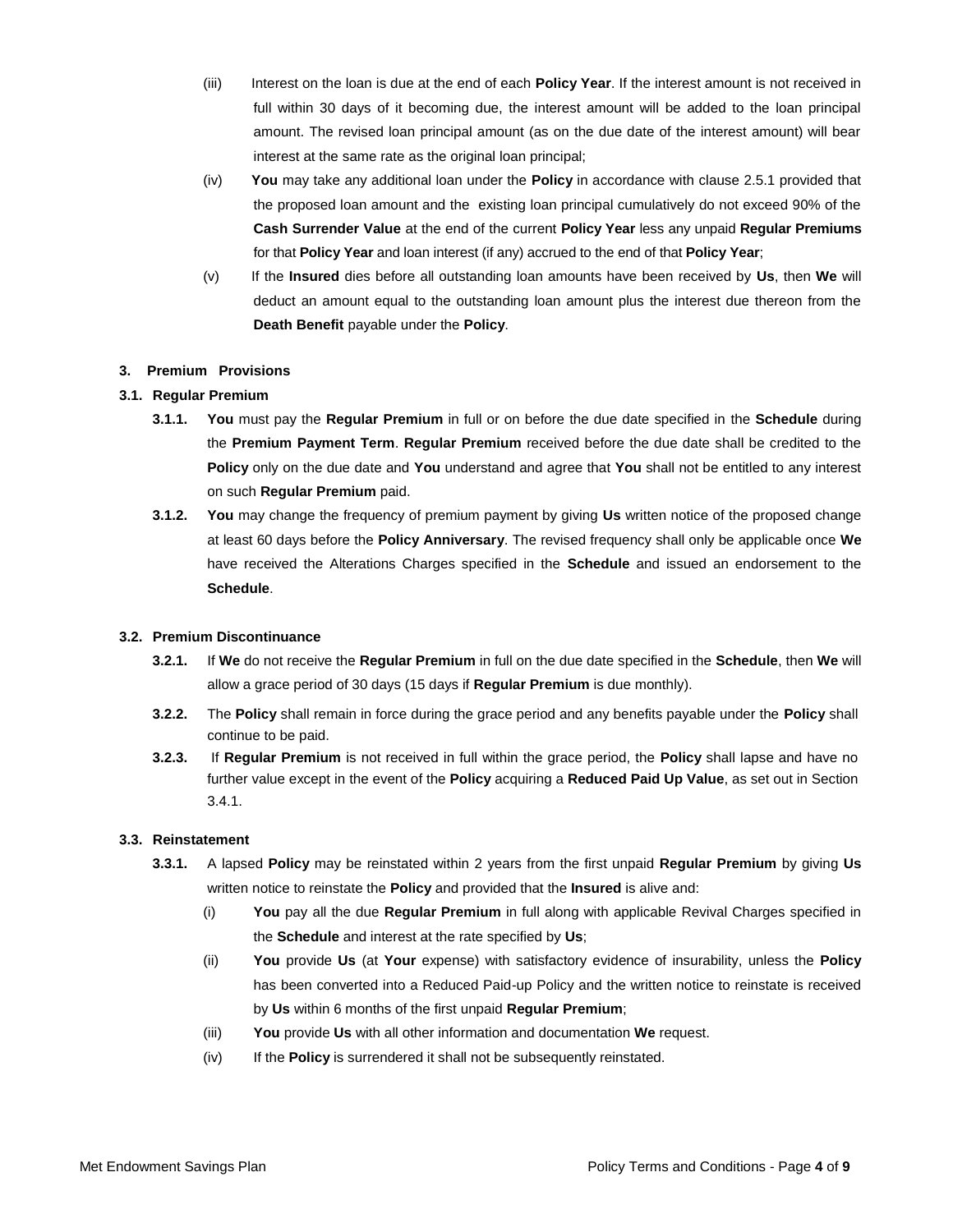## **3.4. Non-Forfeiture options upon Non-Payment of Regular Premiums**

If all **Regular Premiums** have been paid for at least three (3) full **Policy Years** (two (2) **Policy Years** in case your Premium Payment Term is 5 years), and any subsequent **Regular Premium** is not duly paid, **You** shall have the following options.

- **3.4.1.** Convert the **Policy** to a **Reduced Paid-Up Value:** The **Policy** will be converted into a **Reduced Paid - Up Value** from the date of first unpaid **Regular Premium**. In the event of the **Policy** being converted into a **Reduced Paid-up Value**, the **Death Benefit** and **Maturity Benefit** shall stand revised as follows
	- (i) **Death Benefit**: If the **Insured** dies during the **Policy Term,** a reduced **Death Benefit** is payable to the **Nominee**. The reduced **Death Benefit** is calculated as follows: **{Death Sum Assured** x (number of **Regular Premiums** received/number of **Regular Premiums** payable during the **Premium Payment Term)**} + Accrued **Simple Reversionary Bonuses}**
	- (ii) **Maturity Benefit**: If the Insured survives till the **Maturity Date**, the **Reduced Paid-Up Value** will be paid to **You**.

# **OR**

**3.4.2.** Surrender the **Policy** to the **Surrender Value** as set out in Section 3.5, instead of continuing with the **Policy.** 

# **3.5. Policy Surrender**

**3.5.1. You** may surrender the **Policy** after the commencement of the 3rd **Policy Year** (2nd **Policy Year** in case of 5 pay) if all due **Regular Premium** during these years have been received in full. **We** will pay an amount equal to the higher of the **Guaranteed Surrender Value** or **Special Surrender Value** which are calculated as below.

# **3.5.2. Guaranteed Surrender Value:**

- (i) **Guaranteed Surrender Value** is equal to a percentage of the total **Regular Premiums** (excluding any extra premium and tax) plus the Cash Value of accrued **Simple Reversionary Bonus**. The applicable percentages are set out in the Annexure to the **Schedule.**
- (ii) The **Guaranteed Surrender Value** payable will be subject to any statutory or any other restrictions / requirements as may be applicable from time to time.

# **3.5.3. Special Surrender Value**

- (i) **Special Surrender Value** is the surrender value specified by **Us** on receipt of a request for surrender and shall be calculated by discounting (reducing) the Paid Up Value by a surrender value factor on the date of surrender.
- (ii) The **Special Surrender Value** will be quoted only on receipt of a surrender request and the surrender value factor depends on the then prevailing market conditions and is not guaranteed. The Company can change the surrender value factors at any time during the term of the **Policy**, at its discretion, with the prior approval of the Insurance Regulatory and Development Authority.

## **4. Ownership Provisions**

# **4.1. The Policyholder**

You are the policyholder and beneficiary of this **Policy** as shown on the **Schedule** until changed. Only **You** can, during the **Insured's** lifetime, exercise all rights, privileges and options provided under this **Policy** subject to any assignee's rights.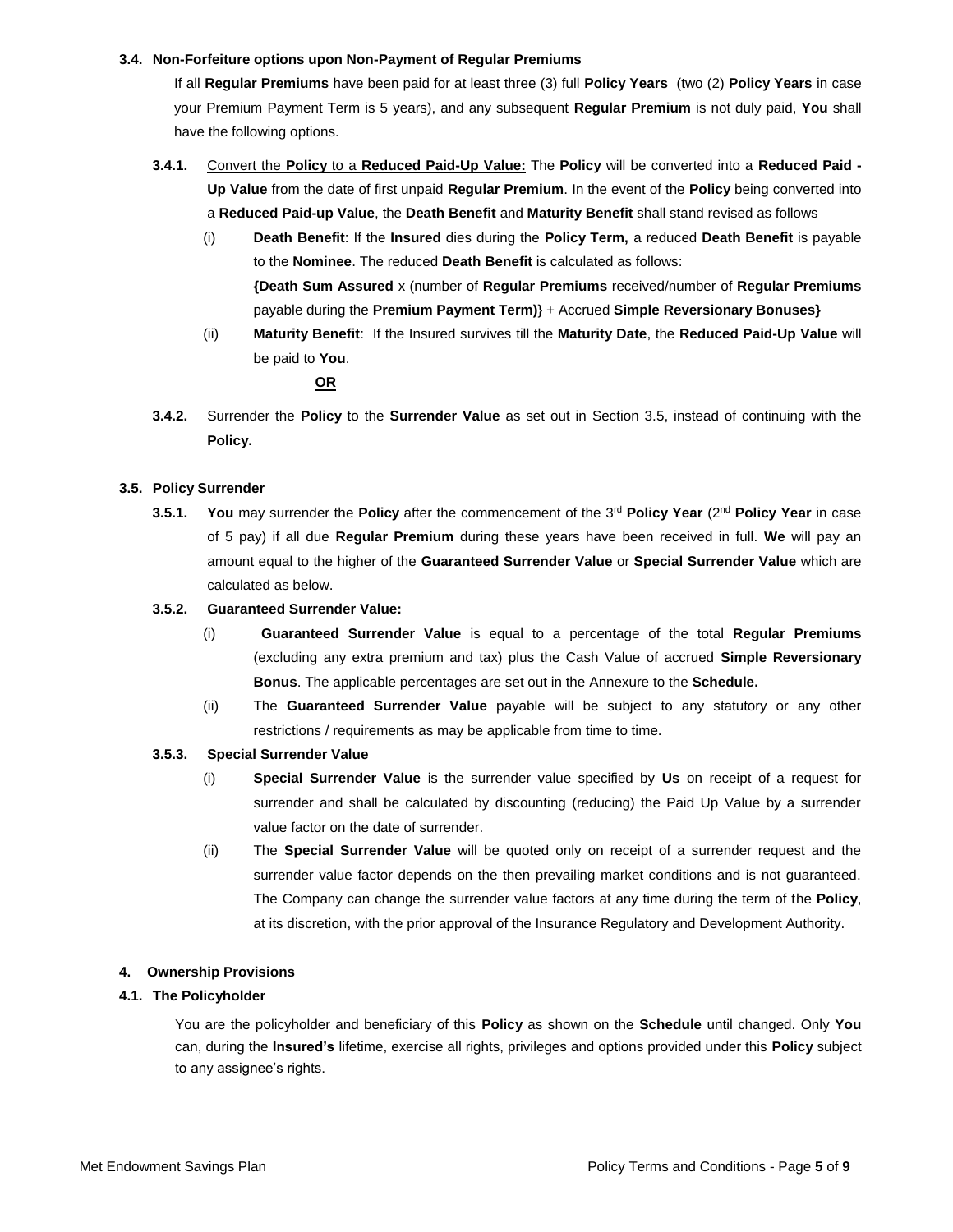## **4.1.1. Nomination & Assignment**

- 4.1.1.1. Nomination under this Policy is governed by the provisions of Section 39 of the Insurance Act, 1938.
- 4.1.1.2 Assignment under this Policy is governed by the provision of **Section 38** of the Insurance Act, 1938.
- 4.1.1.3 In registering an assignment or nomination, **We** do not accept any responsibility or express any opinion as to its validity or legality.

## **5. Termination of Policy**

- **5.1.** The **Policy** will be terminated on the earliest of the following:
	- **5.1.1.** The Date on which the **Policy** is surrendered.
	- **5.1.2.** At the expiry of two years from the date of lapsation, when the **Policy** has not been reinstated and provided the said **Policy** has not acquired any **Reduced Paid- Up Value** as provided under Section  $3.4.1.$
	- 5.1.3 On the **Company's** payment of the **Death Benefit**, Surrender or **Maturity Benefit**, whichever applicable.

#### **6. General Provisions**

- **6.1. Free Look Period: You** have a period of 15 days from the date of receipt of the **Policy** by **You or Your**  designated agent to review the terms and conditions of this **Policy**. If you have any objections to the terms and conditions, You have the right to cancel the **Policy** by giving written notice to **Us** stating the reasons for **Your**  objection and **You** will be entitled to a refund of the **Regular Premiums** paid subject to a deduction of proportionate risk premium for the period of cover in addition to the expenses incurred on medical examination (if any) and the stamp charges. Such notice must be signed by **You** and received directly by **Us** within 15 days after **You** or **Your** designated agent receives the **Policy**
- **6.2. Grace period**: If **You** fail to pay **Regular Premium** due on the due date, then **We** will allow a grace period of 30 days (15 days if **Regular Premium** is due monthly). The **Policy** will remain in force during the Grace Period. If any **Regular Premium** remains unpaid at the end of its Grace Period, the **Policy** shall lapse from the due date of the first unpaid **Regular Premium**.
- **6.3. Taxation:** The tax benefits on the **Policy** shall be as per the prevailing tax laws in India and amendments thereto from time to time. In respect of any payment made or to be made under this **Policy**, We will deduct or charge or recover taxes including service tax and other levies as applicable at such rates as notified by the Government or such other body authorized by the Government from time to time. Tax laws are subject to change.
- **6.4. Suicide:** In the event the **Insured** commits suicide, whether sane or insane at that time, within one year from the **Date of Commencement** of insurance cover or the **Date Of Issue** of the **Policy** (as set out in the **Schedule**) or, **Our** liability under this **Policy** shall be limited to refunding 80% of the total premium received under the Policy. In the event the **Insured** commits suicide, whether sane or insane at that time, within one year from the date of the last reinstatement of the **Policy**, **Our** liability to make any payment under this **Policy** shall be limited to the higher of the Surrender Value, calculated in accordance with Clause 3.5, or 80% of the total premium received under the Policy.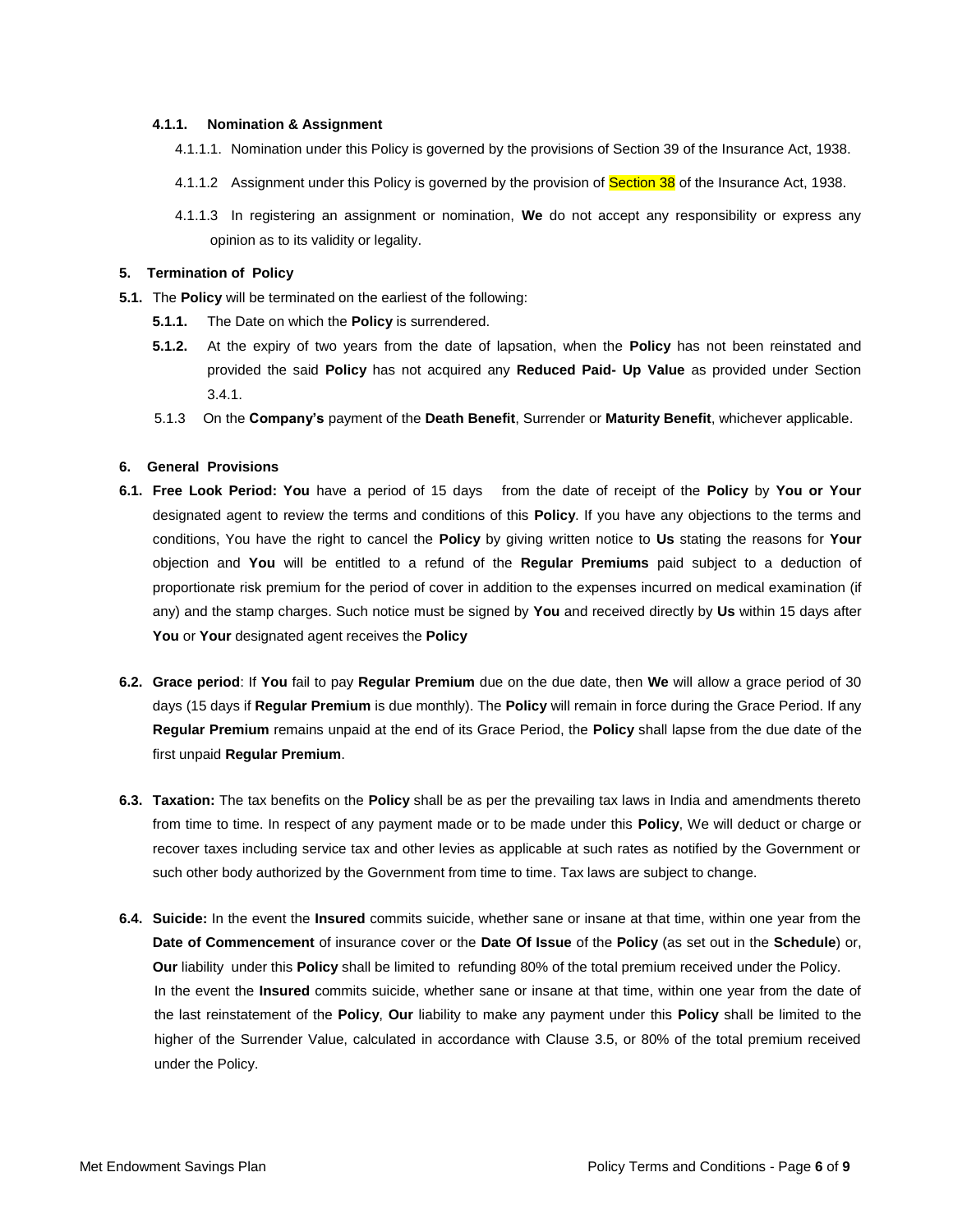- **6.5. Currency & place of payment:** All amounts payable either to or by **Us** will be paid in the currency shown in the **Schedule**. Such amounts will be paid by a negotiable bank draft or cheque drawn on a bank in the country in which the currency of this **Policy** is denominated
- **6.6. Disclosure:** This **Policy** has been issued on **Your** representation that **You** have made full and accurate disclosures of all material facts and circumstances and that **You** have not misrepresented or suppressed any material facts or circumstances. In the event it is proved in accordance with Section 45 of Insurance Act 1938 that you have misrepresented or suppressed any material fact or circumstances **We** shall have the right to take such action as **We** deem appropriate including cancellation of Policy. Upon cancellation **We** will pay the Surrender Value calculated in accordance with Clause 3.5.

If **You** or anyone acting for **You** or at **Your** direction or with **Your** knowledge is proved in accordance with Section 45 of Insurance Act 1938 to have sent or advanced any claim knowing it to be false, fraudulent or dishonest in any respect then this **Policy** will be void and **We** will pay the Surrender Value calculated in accordance with Clause 3.5. If **You** or anyone acting for **You** or at **Your** direction or with **Your** knowledge makes or advances any claim knowing it to be false, fraudulent or dishonest in any respect, then this **Policy** will be void and any payments due to **You** or made by **You** will be forfeited.

- **6.7. Proof of Age**: Subject to Section 45 of the Insurance Act 1938, if the actual age of the **Insured** differs from the **Age** stated in the **Application** then:
	- **6.7.1.** If the actual age proves to be higher than what is stated in the **Application**, the **Basic Sum Assured** would be adjusted to that which would have been purchased by the amount of premium paid, had the age been correctly stated;
	- **6.7.2.** If the actual age proves to be lower than what is stated in the **Application**, the premium paid in excess will be refunded to the policyholder without interest or may be adjusted towards future premium. The **Policy** will continue to be in force as per the terms specified therein
	- **6.7.3.** If the **Insured**'s actual age is such that it would have made him/ her ineligible for the insurance cover stated in the **Policy**, the Company reserves the right at its sole discretion to take such action as may be deemed appropriate including cancellation of the **Policy** and **We** will pay the Surrender Value calculated in accordance with Clause 3.5.

## **6.8. Claims Procedure**

- **6.8.1. We** will not be obliged to make any payment of **Death Benefit** unless and until **We** have received all of the information and documentation **We** request, including but not limited to:
	- (i) The Original **Policy** document.
	- (ii) The Claim forms as prescribed by **Us**.
	- (iii) The official death certificate issued by a competent governmental authority.
	- (iv) Written intimation of death by the policyholder, Nominee, Appointee or legal heir.
	- (v) First Information Report, Police inquest report and a post-mortem report where the death is due to an unnatural cause.
	- (vi) Proof of title to the **Policy** where applicable
	- (vii) Nominee/legal heir Identification and Address proof as per regulatory requirement.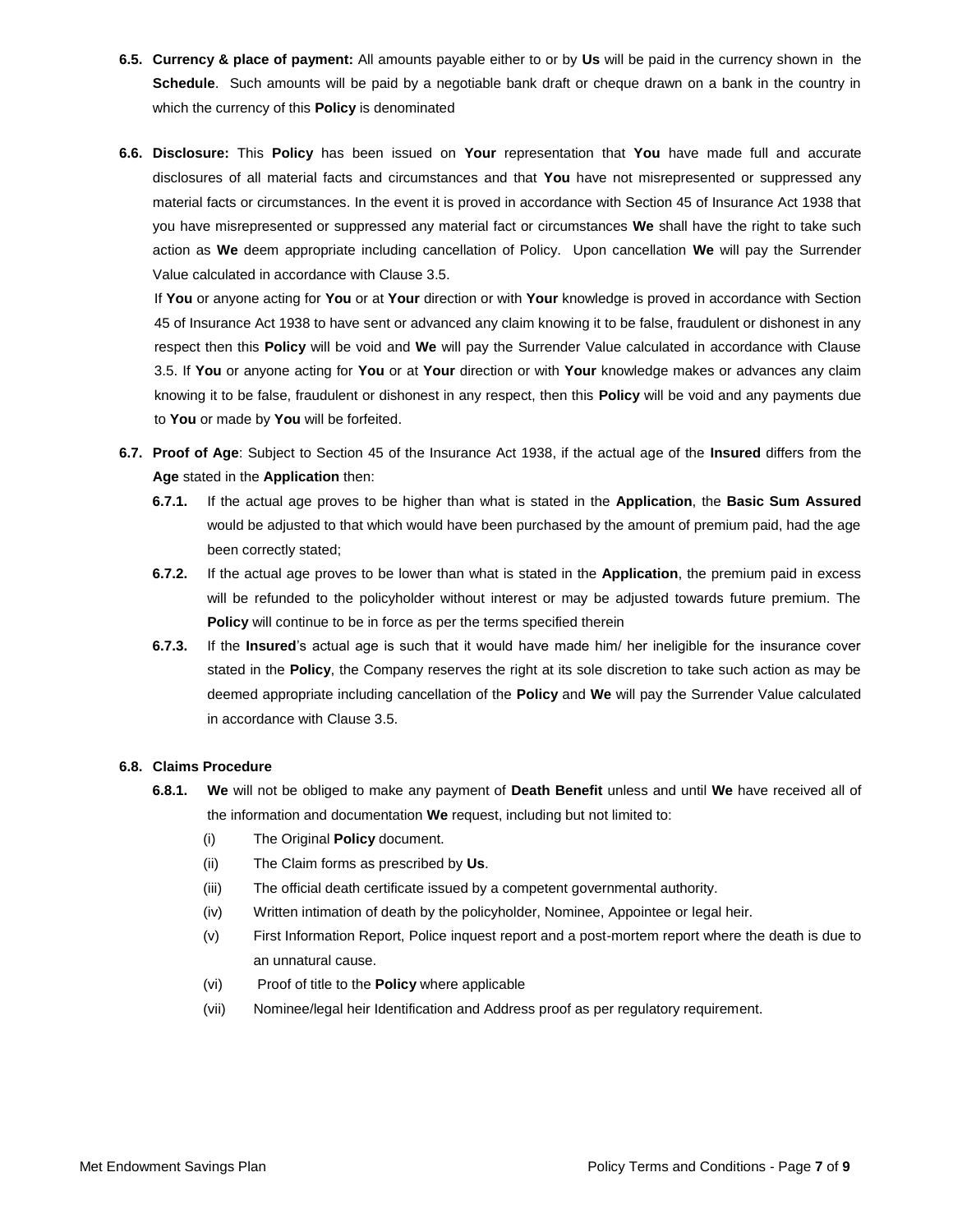- **6.8.2. We** will not be obliged to make any payment of the Maturity Benefit unless and until **We** have received all of the information and documentation **We** request, including but not limited to
	- (i) The **Policy** document
	- (ii) The claim forms as prescribed by **Us**
	- (iii) The discharge voucher as prescribed by **Us**
- **6.9. Loss of the Policy document**: If the **Policy** is lost or destroyed, **You** may make a written request for a duplicate **Policy** which **We** will issue duly endorsed to show that it is in place of the original document, as long as **You** first pay **Us** the fee **We** prescribe for issuing the duplicate **Policy**. Upon the issue of a duplicate **Policy**, the original will cease to have any legal force or effect.
- **6.10.Policyholder's Rights** ; To exercise **Your** rights, under this **Policy**, **You** should follow the procedures stated in this **Policy**. If **You** want to request a change in payment mode, change in **Nominee**, change an address or any other action by **Us**, **You** should do so only on the forms prescribed for each purpose. These forms are available from the **Your** Financial Advisor or from **Our** local office.
- **6.11. Travel, Residence and Occupation**: This **Policy** does not impose any restrictions as to travel, residence or occupation.
- **6.12. Changes to Terms and Conditions: We** may, in **Our** sole and absolute discretion change the **Policy** terms and conditions for the **Fund**s with the prior approval of the Insurance Regulatory Development Authority. **We** will tell **You** of any changes to the terms and conditions within four weeks of the change taking place. If **You** object to the changes **You** must let **Us** know within a further 4 weeks or **You** will be deemed to have accepted the change. If **You** give notice of **Your** objection within 4 weeks the **Policy** will be surrendered and the applicable Surrender Value under Clause 3.5 shall be paid to **You**.
- **6.13. Governing Law & Jurisdiction**: The terms and conditions of the **Policy** shall be governed by and be subject to Indian law and be subject to the sole and exclusive jurisdiction of the courts situated in Bangalore.
- **6.14. Address for Communication**: All notices and communications in respect of this **Policy** shall be addressed to **Us** at the following address:

**PNB MetLife India Insurance Company Limited Registered Office, 'Brigade Seshamahal' 5, Vani Vilas Road, Basavanagudi, Bangalore – 560 004.**

**6.15. Grievance Redressal Mechanism**

 In case **You** have any query or complaint/grievance, **You** may approach **Our** office at the following address:  **Manager (Customer Service) PNB MetLife India Insurance Company Ltd., 'Brigade Seshamahal' 5 Vani Vilas Road Basvangudi Bangalore – 560 004 India.**